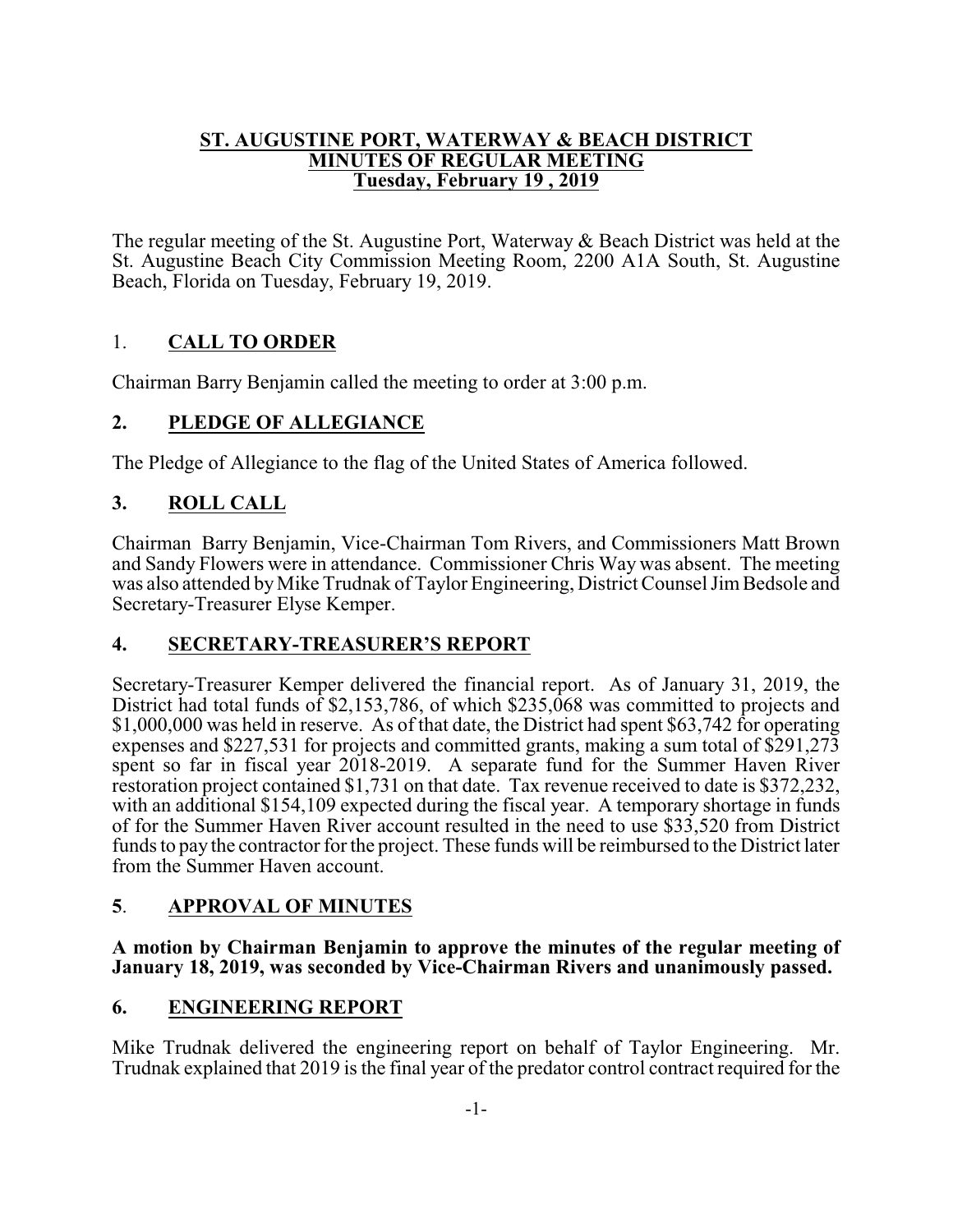protection of the least tern nesting mitigation site on the west side of the Intracoastal Waterway. In response to a question from Commissioner Flowers, Mr. Trudnak said the USDA provides professional shooters to patrol the site several times a week to eliminate any animals which threaten least terns or their nests. Chairman Benjamin consented to sign the contract without a vote as the District is already bound to the conditions of the contract by the project permit.

Discussion then moved to plans by St. Johns County to use dredge sand from the south end of the Summer Haven River to repair the adjacent roadbed and beach berm. Mr. Trudnak said the county will pay to have the District's permit modified to include the road and the south end of the river in the project template. He said the county has agreed to bear the entire cost and that the board only needs to approve and consent to the modification of the permit. In response to questions from Commissioners Flowers and Brown, Mr. Trudnak said the permit deadline for completion of the restoration work is March, 2019, but that the deadline can easily be extended. After completion, turtle and bird monitoring will be paid for by the contractor and the county, and an as-built survey will document the work.

**A motion by Chairman Benjamin to approve an application by the county to modify the Summer Haven River restoration permit to allow dredging of the south portion of the Summer Haven River and placement of the sand on the adjacent county road and beach berm, with the understanding St. Johns County will bear all the costs related to the application for modification of the permit, the construction work, and any other compliance costs, was seconded by Commissioner Brown and passed unanimously.**

Mr. Trudnak said he had solicited bids from five separate contractors for replacing the downed marker and sign in Salt Run, and that the only response he received was from Bacon Marine Construction, St. Augustine, for \$6,500.

**A motion by Chairman Benjamin to approve a payment of \$6,500.00 to Bacon Marine Construction for the replacement of the marker piling and sign in Salt Run was seconded by Commissioner Flowers and unanimously approved.**

### **7. OLD BUSINESS:**

Commissioner Flowers said she had intended to present information regarding purchase by the District of a dredge or other equipment. However, in the interest of presenting a complete report, she requested the item be tabled until a later date when she has finished compiling all of the information for review by the board. The Chairman then tabled the item.

### **8. NEW BUSINESS:**

Vice-Chairman Rivers took the floor and offered the board's thanks and appreciation to former commissioner and chairman of the District, Jerry Dixon. Chairman Dixon served as a board member from 1998 until 2018. Mr. Rivers, who has also served many years, recounted the prominent place Chairman Dixon has had in developing the District into a more active participant in local marine activities. Mr. Dixon also received thanks and congratulations from Linda Ginn of the Friends of the Summer Haven River. She presented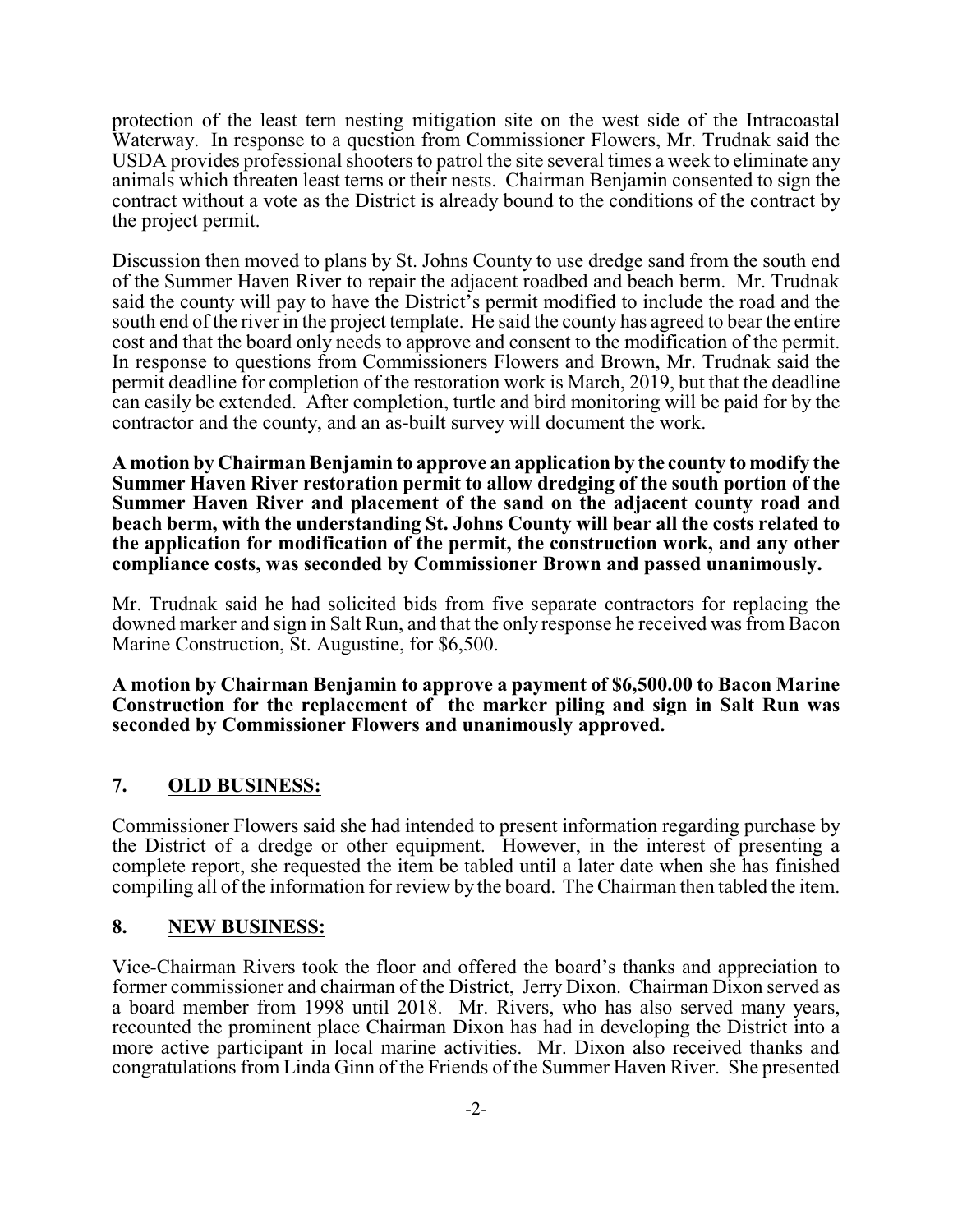Chairman Dixon with a painting of the river by artist Jean Fitzpatrick and thanked him for being a prominent and vocal supporter of their efforts to restore the river.

### **9. GOVERNMENT REPRESENTATIVE COMMENTS**

Jim Piggott, Director of General Services for the City of Saint Augustine, reported a new derelict vessel in an area of marsh on the San Sebastian River. He said the owner abandoned the vessel at a private dock but it eventually broke loose and now needs to be removed and broken up. He said responsibility for the vessel rests with the owner but the city does not yet have legal authority to take the vessel. Another vessel is in the marsh on the west side of the river across from St. Augustine Marine but is still under investigation by law enforcement.

Mr. Piggott said the city is rebidding the contract for dredging Salt Run because the only bid in response to the bid invitation was twice as expensive per yard as the previous contract. The price escalation appears to be the result of a policy change by FDEP which requires dredge material to be trucked to a special disposal site in Georgia rather than to a local landfill.

Sgt. Josh Underwood, SJSO Marine Unit, reported that last month his agency spent 121 hours on the water, responded to 56 calls, and performed 25 safety inspections. He said the owner of a sunken derelict vessel previously identified by SJSO is going to a jury trial soon on charges related to the abandonment, but the vessel will eventually need to be removed at a cost of about \$25,000. He said wake zone violations have been more numerous lately because the no-wake zones are now properly marked by buoys, and signs on local bridge fenders.

In response to a question by Commissioner Flowers, Sgt. Underwood said Hospital Creek is under FWC jurisdiction and anyone wishing to have a no-wake zone there must contact FWC with the request.

Sydney Lindblad, SJC Parks and Recreation Department, said her department will be asking the Board of CountyCommissioners to approve a proposed maritime facilities improvement program grant application to FIND for boat ramps on both the east and west sides of the Palm Valley Bridge. In response to questions from Commissioner Flowers, Ms. Lindblad said launching fees for county boat ramps are still the subject of a feasibility study and will not be imposed until the study is completed and approved by the county board.

Carl Blow, St. Johns County's representative to the Florida Inland Navigation District, said the Corps of Engineers had planned two local projects this year using one-half federal funds and one-half funds from FIND. However, recent changes in the allocation of federal funds have caused FIND to postpone the work scheduled for St. Augustine Inlet. Intracoastal dredging near Matanzas Inlet will continue as scheduled with FIND spending 2.5 million for the removal of 150,000 cubic yards of sand from the ICW. In response to questions from Commissioner Flowers, Mr. Blow stressed that no dredging of any kind has ever been planned for Matanzas Inlet itself. He said the project is scheduled to begin in June, 2019. The sand will be deposited on the beach between Summer Haven and Marineland.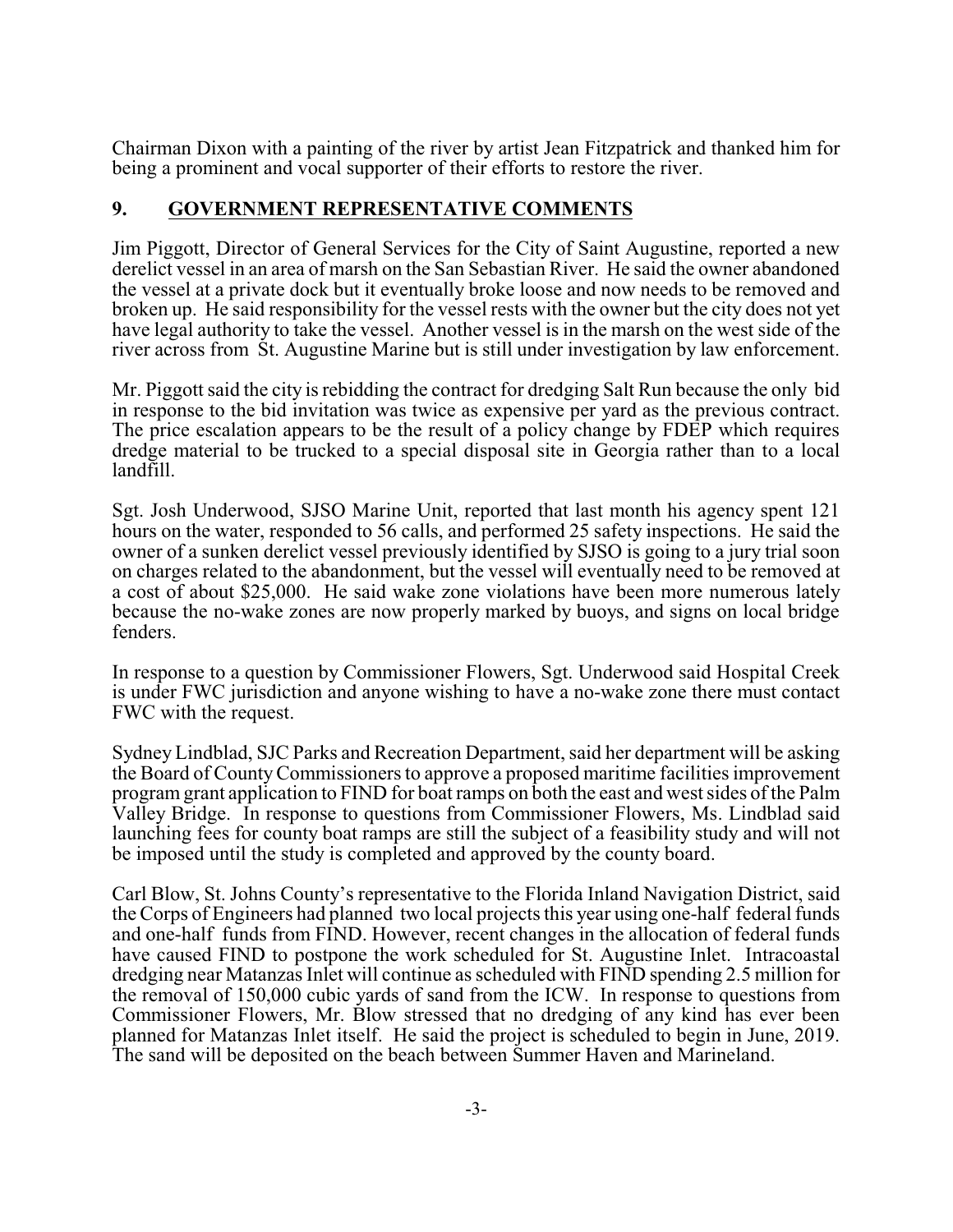Mr. Blow said there is now more support on the St. Johns County Commission for artificial reefs. Two reefs have already been funded with money from the District and the Tourist Development Council. The District has committed another \$25,000 from reserves and he hopes to get more funding this year from the TDC. Mr. Blow then provided information from an economic impact study released several years ago which showed the impact of salt water sport fishing in northeast Florida is in excess of four hundred million dollars per year and provides over five thousand full-time local jobs.

If TDC will assist with funding this year, Mr. Blow said the county will be able to deploy some of the concrete now stored on St. Augustine Airport Authority property. He said concrete is the material of choice for artificial reefs and that changes in the industry have made donated concrete more difficult to obtain.

### **10. PUBLIC COMMENT:**

Linda Ginn, Friends of Summer Haven River, thanked the board for voting to allow the county to dredge the south end of the river utilizing the existing District permit. She said the problem did not exist at the time the permit was approved by FWC. She added that repairing the road will increase the size of the beach berm and aid in the protection of the river and Highway A1A.

She said birds and fish are returning to the river and that opening the south end of it will help restore the natural flow to Matanzas Inlet. She also displayed public information panels which will be installed in a kiosk at Mellon Park providing historical information about the river. The panels will also credit the District for its assistance in sponsoring the project.

At this point, Mike Trudnak, Taylor Engineering, announced the Federal Emergency Management Agency has provided a grant agreement which will award the District \$92,799.73 as reimbursement for some of the emergency repairs the District performed after Hurricane Irma in September, 2017. Mr. Trudnak requested the board approve the agreement.

**A motion by Chairman Benjamin to approve the agreement for the District to receive \$92,799.73 from FEMA as reimbursement for emergency work done after Hurricane Irma was seconded by Vice-Chairman Rivers and passed unanimously.**

### **11. COMMENTS BY COMMISSIONERS**:

Commissioner Brown said he would like to focus his individual efforts as a commissioner on becoming familiar with all of the local public works providers and having them regularly appear to address the board on the activities of their agencies.

Commissioner Flowers asked Vice-Chairman Rivers if he had any news regarding the expansion of District jurisdiction to encompass all of St. Johns County. Vice-Chairman Rivers said he had no news at this time, but hoped to have more information for the next meeting.